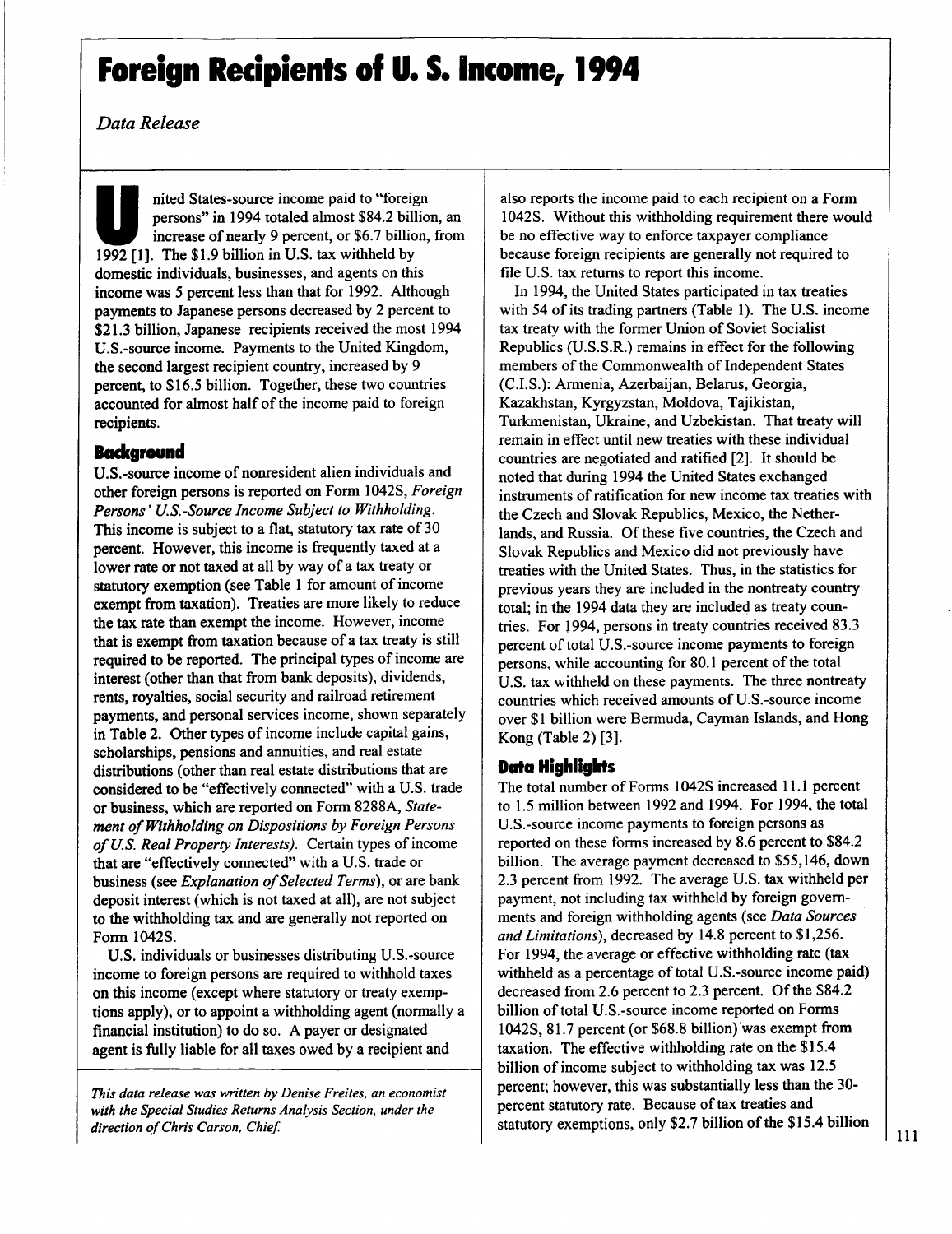of income subject to taxation was taxed at the 30-percent statutory rate. This was just 3.2 percent of the total U.S.source income.

For 1994, interest payments reported on Forms 1042S, which excludes bank deposit interest, increased **by** 21.4 percent to **\$59.6** billion, accounting for **70.8** percent of the total U.S.-source income paid to foreign persons. Dividends, the second largest type of payment, decreased by 5.4 percent, to **\$12.9** billion. Dividends comprised 15.4 percent of the total U.S.-source income. U.S.-source income paid to foreign corporations totaled **\$62.3** billion, <sup>a</sup> **\$5.0** billion increase from **1992.** U.S..-source income paid to foreign individuals totaled \$4.7 billion, a **\$0.8** billion increase-from **1992.** Foreign corporations received 74.1 percent of the U.S.-source income paid in 1994, while accounting for 64.8 percent of the U.S. tax withheld. Tax withheld on corporations is low in comparison to the income earned **by** those corporations because **81.9** percent of the income distributed to corporations was exempt from U.S. taxation, principally due-to interest being exempt from taxation or taxed at very low rates, which made up 72.6 percent of the income distributed. Individuals, in contrast to corporations, show <sup>a</sup> higher percentage of total taxes,withheld relative to total income., Foreign individuals received **5.6** percent of the **U.S.** source income-paid-in-1994, while-accounting for 15.7percent of.the **U.S.** tax withheld. **By** comparison to corporations, just 64.3 percent of the income distributed to individuals was exempt from **U.S.** taxation.. Moreover, individuals received 35.8 percent of their income in the form of social security benefits, railroad retirement benefits, and dividends, three of the income types taxed at the highest effective rates, and that generally received limited or no treaty benefits.

#### **Data Sources and Limitations**

112

Payers (or their authorized withholding agents) of most U.S.-source income t o foreign persons must withhold tax **'** in accordance with the Internal Revenue Code. Form 1042S, Foreign Persons:' U.S.-Source Income Subject to Withholding, is filed **by** the payer to report this income **'** and **U.S.** tax withheld. Often a financial institution acts as the payer's withholding agent. The statistics in this data **'** release were tabulated **by** calendar.year, using all Forms 1042S filed with the Internal Revenue Service for 1994. The data reflect the income that was paid and **U.S.** tax that was withheld in 1994, except for U.S. tax withheld by foreign governmental organizations and their withholding agents. In <sup>a</sup> few countries, under treaty provisions, tax is withheld by foreign governmental organizations (or other authorized entities) for income paid to foreign nominees and fiduciaries if the ultimate recipient is unknown or is

not a resident of <sup>a</sup> treaty country. The purpose **of** such tax withholding is to prevent persons in nontreaty countries from reaping treaty benefits **by** indirectly channeling their income through <sup>a</sup> treaty country. When the ultimate recipient is not entitled to the treaty benefits, the foreign governmental organization (or withholding agent) remits' the tax withheld back to the United States. This additional tax, therefore, is not generally attributable to specific income years. For this reason, the statistics in this data release generally do not include tax withheld **by** foreign governments and foreign withholding agents (except for Canada, which remits its tax payments during the same calendar year in which the **U.S.** income is paid). These amounts, however, are shown in column **<sup>7</sup>** of Table 1. Because all Forms 1042S were used for the statistics, the data are not subject to sampling error. However, the data are subject to nonsampling error, such as computer data entry errors and minor taxpayer reporting errors. **A,** limited computerized program was used to test the data for certain basic numerical relationships, including the calculation of the correct tax withheld, but the possibilityof error was not completely eliminated. In addition, Forms 1042S with income greater than \$2 million were. manually verified.

#### **Explanation of Selected Terms**

Foreign Persons.- For purposes of this data release, foreign persons include: (a) individuals whose residence is not within the United States and who are not U.S. citizens, (i.e., nonresident aliens); and (b) corporations and other organizations (including partnerships, private foundations, estates, and trusts) created or organized outside the United States. Also, individuals residing, and organizations created or organized,, in Puerto Rico and **U.S.** possessions are considered foreign persons.

Income Effectively Connected with a **US.** Trade or Business. - Income that is "effectively connected" with a **U.S.** trade or business is exempt from the withholding tax, requirements. Most of this income is taxed at the ordinary graduated U.S. rates, in the same manner as any other **'** income paid to **U.S.** citizens and residents. Foreign corporations must report such income on a Form 1120F, U.S. Tax Return of a Foreign Corporation, and individuals on <sup>a</sup> Form 104ONR, **US.** Nonresident Alien Income Tax Return [4]. Effectively connected real estate distributions are reported on Form 8288A. Effectively connected income may be erroneously reported on Forms 1042S, but the extent of its inclusion in the statistics is believed to be insignificant, although unknown.

Withholding Agent.- A withholding agent is any person or entity required to withhold taxes. Usually the withholding agent is the payer of the income or an entity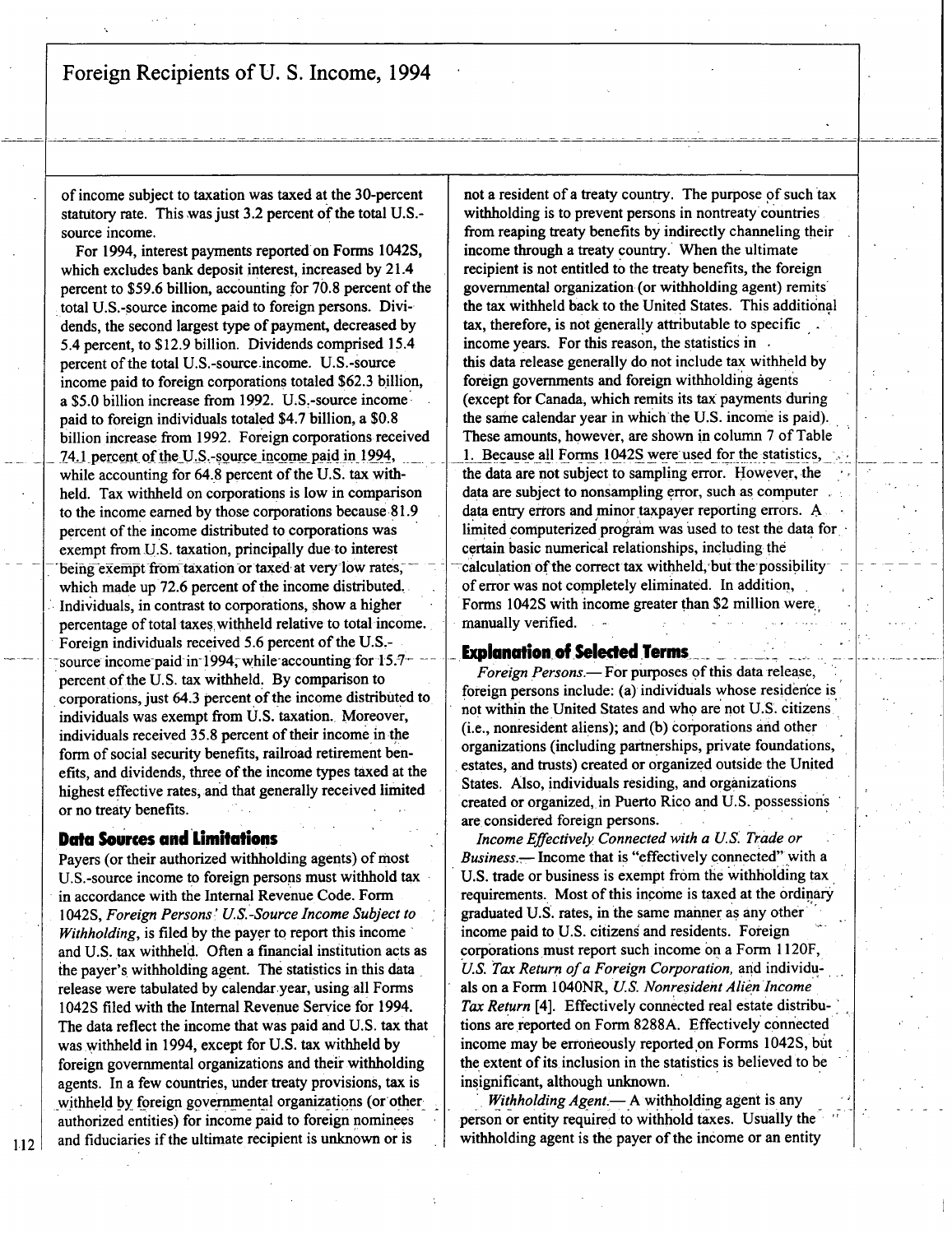(normally a financial institution) acting on behalf of the payer.

### Notes and References

- **[1]** Statistics on foreign recipients of **U.S.** income are compiled yearly. Because of processing problems with the **1993** data, **1992** data are used for comparison purposes in this data release.
- [2] **U.S.** Department of the Treasury, Internal Revenue

Service, U.S. Tax Treaties (Revised November 1994), Publication **901.**

- **[3]** Bermuda has <sup>a</sup> limited treaty with the United States, but it is not relevant to the subject matter covered in this data release.
- [4] For information on Forms **<sup>I</sup>** 120F, see Statistics of Income, Corporation Income Tax Returns, Publication 16, published annually. The Statistics of Income program does not produce data from Forms 1040NR.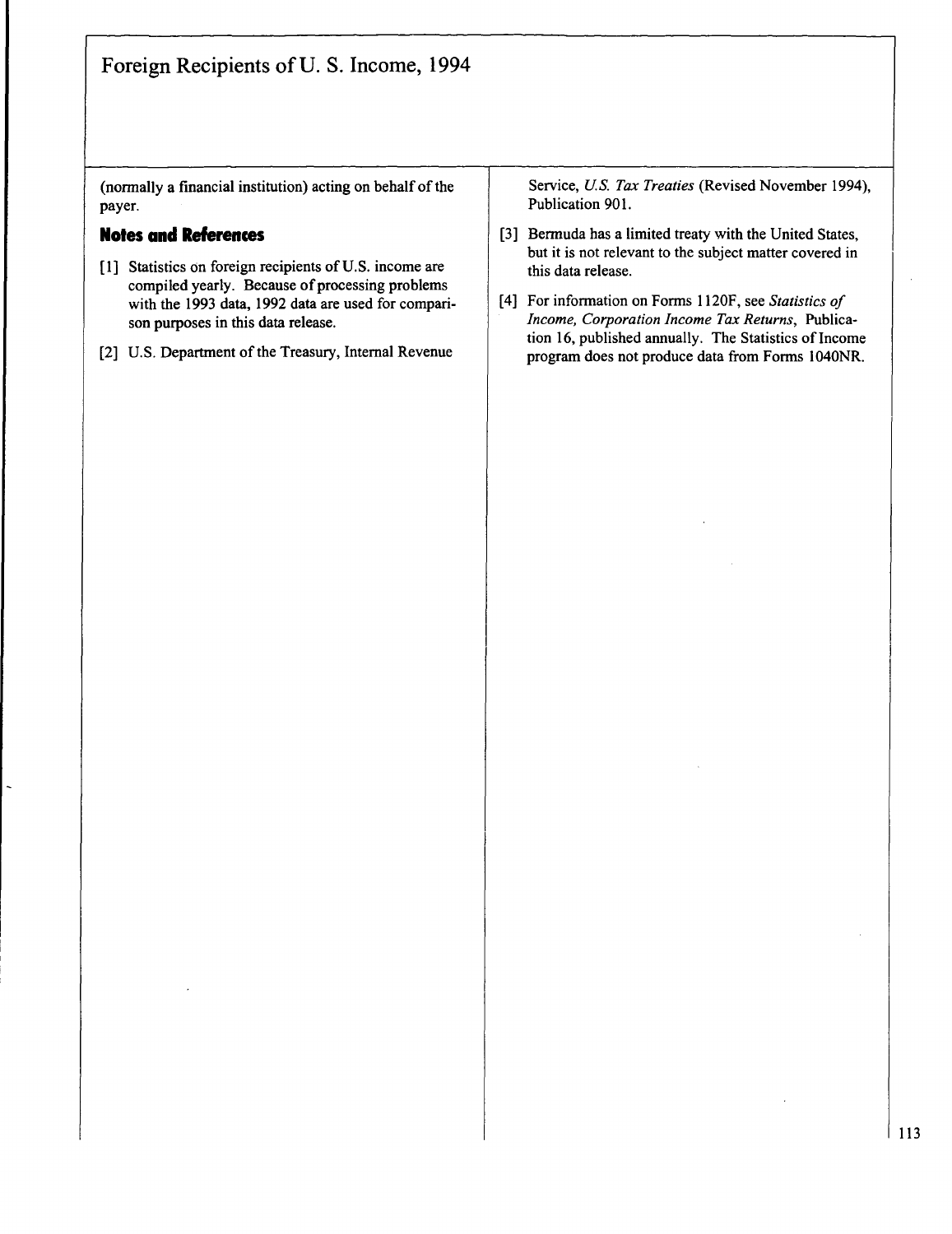#### Table 1.-Forms 1042S: Number, Total U.S.-Source Income, and **U.S.** Tax Withheld, Tax Treaty Countries and Total Non-Tax Treaty Countries [Money amounts are in thousands **of** dollars]

Number **U.S.-source income**  U.S. tax withheld Country or **of** Exempt Subject **By** domestic **By** foreign geographic area **Forms** Forms Total from to Total withholding governments and 1042S withholding withholding withholding agents withholding agents **(1)** (2) **(3)** (4) **(5) (6) (7)** Total **......................................................... 1,526,539** 84,181,918 **68,813,575 15,368,343 2,011,773 1,917,876 93,897** Treaty countries, total**.................................... 1,159,192** 70,114,564 **56,345,688 13,768,871 1,630,146** 1,536o249 **93,897** Armenia**.......................................................** 212 **2,189 2,013 <sup>176</sup> 35 35** Australia **...................................................... .** 20,445 **726,596** 541,011 **185,585 26,361 26,361** ٠. Austria**......................................................... 9,830** 313,694 **265,027 48,667 7,796 7,796** ÷. Azerbaijan **.................................................... 51 392 330 62 13 <sup>13</sup>** Barbados **............. : .......................................** 1,164 **76,667** 63,464 **13,203** 2,021 2,021 Belarus**........................................** <sup>i</sup> **............... 196 1,337 1,219 118** 22 22 Belgium **........................................................** 14,343 **578,588 405,981 172,607 22,595 18,176** 4,416 Canada **... ........................................ ------ 339,578 4,859,373** 4,060,906 **\_798,467- ---119,116- \_\_1~19- 16-** China **.................................................... I ....... 26,632 215,332 200,787** 14,545 1,490 1,490 Cyprus **................................... ..................... 1,372 10,729 9,077 1,652** 245 245  $\ddot{\phantom{a}}$ Czech Republic **...........................................** 743 **12,131** 10,472 **1,659 392 392**  $\mathbf{v}$ Denmark**............. ........................................ 3,812 228,097 165,807 62,290 8,660 8,658** <sup>2</sup> **Egypt ........................................................... 3,056 22,708 19,269** 3,439 **487 487**  $\sim$ Finland **......................................................... 2,077** 304,724 **250,205** 54,519 **3,392 3,392 <sup>7</sup>** France **.........................................................** 32,104 4,394,716 **3,388,438 1,006,278 82,980 81,992 <sup>988</sup> \_** -Georgia.~**................ .......................................-. -** -184~ **- -21-190- - -1,825 -7 - - <sup>365</sup> <sup>17</sup>** Æ. Germany **......................................................** 164,492 **3,674,055 3,019,366 .654,689 73,559 73,559** Ļ. Greece**......................................................... 17,503 105,905 62,709** 43,195 **7,239 7,239**  $\ddot{\phantom{a}}$ Hungary**.......................................................** 1,549 **19,532 16,351 3,181 380 380**  $\ddot{\phantom{a}}$ Iceland **......................................................... -570 2,280 1,636** 644 94 94  $\ddotsc$ India **............................................................. 11,691 62,817** 44,183 **18,633** 2,442 2,442  $\overline{a}$ Indonesia **.....................................................** 3,042 40,069 **18,472 21,597 900 900**  $\overline{a}$ **...... ------10;687-- -506,523--- 7 --4171-169-- -89,354 --13"715-- \_35** Italy **....................... <sup>d</sup> ............. 39,512 722,346,** 564,082 **158,264** 20,201 20,201 L. .. **:.? .....................** Jamaica**........... :.: ......................................... 3,582** 1.4,704 **5,339 9,365 11,330 1,330** Japan**........................................................... 85,781 21,339,496 16,516,720 4,822,776** 493.142 493,142  $\ddot{\phantom{a}}$ Kazakhstan- **............................................... 399 3,079 2,933** 146 **38 38** .. Korea, Republic of (South) **.......................... 7,922 130,878 119,899 10,979 1,633 1.633**  $\mathbf{r}$ Kyrgyzstan**.................................................... 196 1,810 1,784 26 <sup>1</sup> <sup>~</sup> <sup>1</sup>** i. Luxembourg **.................................................** 3,614 **3,100,013 2,941,555 158,458** 42,411 **36,011** 6,400 Malta**...........................................................** 749 5,482 4,100 **1,381** 209 **209** .. Mexico **......................................................... 86,583 739,322 455,681 283,641 43,057 43,0157** ż. Moldova **.......................................................** 104 942 **929** .14 **<sup>1</sup> <sup>1</sup>**  $\mathbf{r}$ Morocco**........................................... I............** 742 4,144 **3,305 839 138 138** Netherlands **................................................. 17,569** 4,994,928 **3,741,917 1,253,010 90,151 88,756 1,395** Netherlands Antilles**.....................................** 4.525 **1,820,352** 1,742,447 **77,905 22,275. 22,275-**  $\overline{a}$ New Zealand **...............................................** 4,319 **94,860 68,236 26,623 3,797 3,797** Norway **........................................................ 8,253 307,687 282,291 25,396 3,978 3,978,** .. Pakistan **......................................................** 4,111 **16,301 10,617 5,684 635 635** ÷. Philippines **.................................................... 23,818** 108,249 **38,321 .69,928 1.1,257 11,257**  $\ddot{\phantom{a}}$ Poland **......................................................... 5,198** 43,534 **27,951 15,583 2,319 2,319** Romania **......................................................** 1,148 **6,361 5,288 1,073 165 165** L. Russia**......................................................... 9,875 69,597 56,111 13,485 2,730 2,730**  $\ddot{\phantom{a}}$ Slovak Republic **........................................... 349** 11,640 **11,181** 460 64 64 .. Spain **........................................................... 15,009 281,742** 224,219 **57,523 8,510 8,510** Sweden **....................................................... 9,269 571,121 451,750 119,370 15,089 15,089**  $\overline{a}$ Switzerland **.................................................. 35,733 3,002,857** 1,949,302 **1,053,555** 202,349 **123,754 78,595** Tajikistan **.....................................................** 144 1,249 1,220 **29 9 9** Triniclad,and Tobago **................................... 2,236 10,252** 6,241 .4,011 **720** 720  $\ddot{\phantom{a}}$ Tunisia **......................................................... 255 1,M6 769 <sup>588</sup>** 43 43  $\ddot{\phantom{a}}$ Turkmenistan **............................................... 178 1,585** 1,541 44 **9 <sup>9</sup>**  $\mathbb{Z}^2$ Ukraine **........................................................ 1,273 8,787 8,231 556 69 69** United Kingdom **........................................... 121,168 16,537,128** 14,134,009 2,403,118 **289,854 287,791 2,063** Uzbekistan **...................................................** 245 2,118 2,002 **116 1 11 11** Nontreaty countries, total**........................... 367,347** 14,067,354 **12,467,887 1,599,472 381,627 381,627**

'Canada remits to the United States tax payments during the same calendar year in which the **U.S.** income is paid. Therefore, these payments are included in column **6,** rather than column **7.**

**NOTE:** Detail may not add to totals because of rounding.

114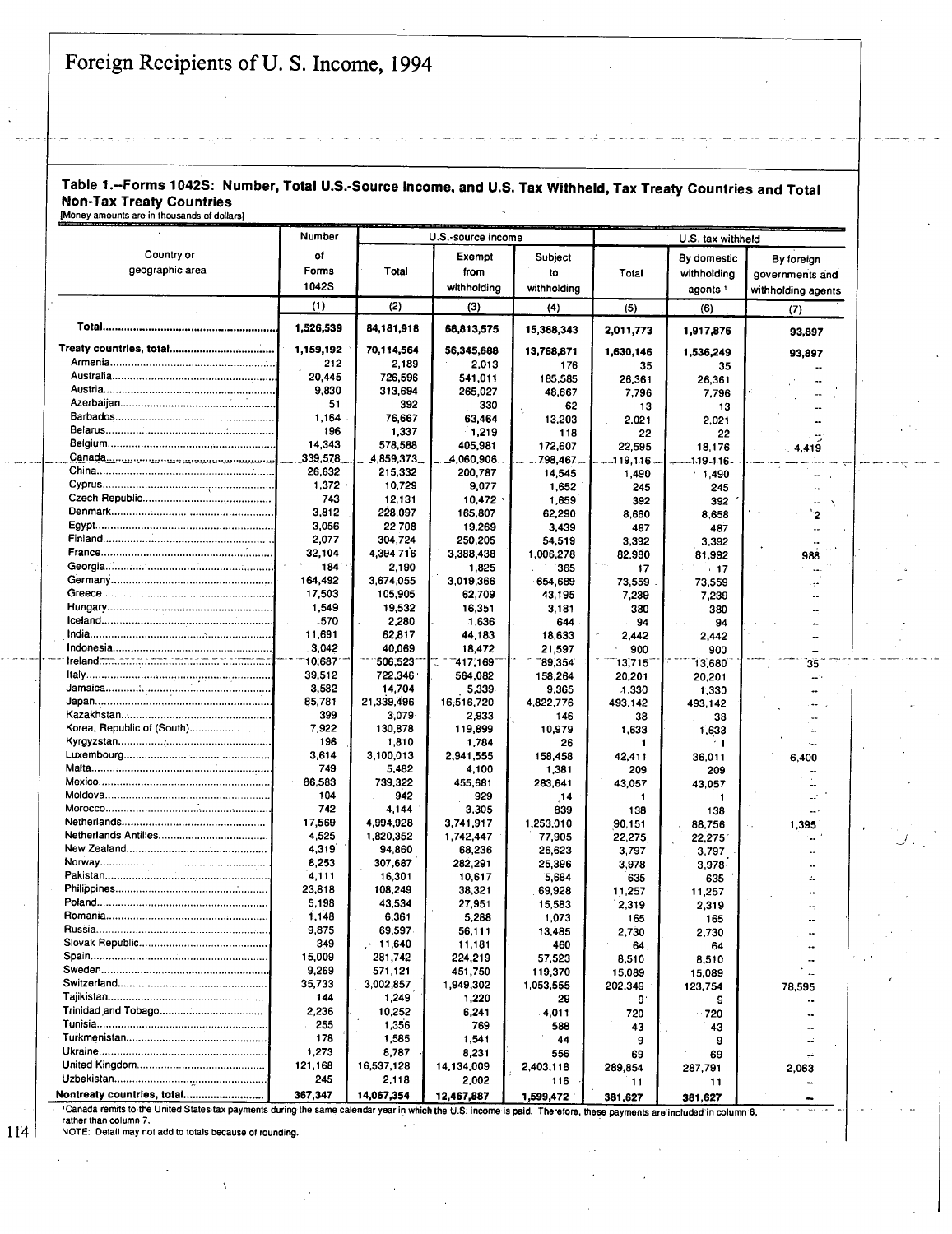## Table 2.-Forms 1042S: Number, **U.S.** Tax Withheld, and U.S.-Source Income, **by** Principal Type of Income, Selected Recipient Type, and Selected Country of Recipient

[Money amounts are in thousands of dollars] Selected country or **Selected country or Number of Selected Country or Selected Country or Number of Selected Country or Number of Secial Selected Country or Number of Secial Secial Secial Secial Secial Secial Seci** geographic area and Number of U.S. tax U.S.-source **The Constant Construction Constant Social security Personal**<br>Selected recipient type Forms 1042S withheld income Interest Dividends and and railroad retire- services selected recipient type Forms 1042S withheld income Interest Dividends and and railroad retire- services<br>income ment payments | income **(1)** (2) **(3)** (4) **(5) (6) (7) (8) All** countries, total **............. 1,526,539 1,917,876** 84,181,918 **59,586,495 12,927,720 5,337,555 1,081,038** 520,433 Individuals, total**............. 1,251,081 301,807** 4,745,895 **1,465,325 620,226 301,980 1,081,038 363,473** Corporations, total **......... 150,386** 1,243,674 **62,346,969** 45,273,545 9,130,349 **4,733,035 122,576** Partnerships, total **..........** 2,521 **11,779 287,383 207,393** 40,528 **25,572** 4,862 Fiduciaries, total **............. 19,185** 115,741 **5,721,668** 4,899,102 **804,377** 2,864 **8** Nominees, total**..............** 4,566 **21,363** 465,960 **287,390 155,263** 434 437 Governments and International organizations, total **.................... 1,269 20,992** 2,852,314 **2,226,195 607,938** 446 **170** Tax-exempt organizations, total **.....................** 8,468 **5,910 637,599** 269,443 232,024 **26,121** 228 Private foundations, .. μ. total **............................... .** 491 **1,923 53,715** 20,128 **19,037** 14,496 Artists and athletes, total**................ 5,078 18,226 90,138** 854 **610** 5,483 684 Other, total **..................... 16,813 57,837 2,157,949** 1,380,WS 516,492 **108,170 1,705** Unknown, total**............... 66,681 118,626** 4,922,328 **3,556934 800,885 118,955 26,292** Argentina**............................. 15,233 5,067** 115,542 84,161 7,429 1,394 **6,130** 2,495 Individuals **.........................** 13,224 **3,666** 41,939 **21,225 5,286 <sup>515</sup> 6,130 2,071** Corporations **......................** 413 **Soo 49,369 47,098** 1,048 **738 39** Australia **..............................** 20,445 **26,361 726,596 495,876** 147,6a5 **30,283 6,737 5,831** Individuals **......................... 16,851 3,746 113,221 85,330 6,958 1,860 6,737** 3,471 Corporations **...................... 1,856 11,269** 434,028 **326,271 53,100 24,770 <sup>809</sup>** Austria**................................. 9,830 7,796 313,694** 246,994 40,830 **4,365 4,588 1,880** Individuals **......................... 6,799 2,852 22,166 911** 9,044 **526 4,588 1,738** Corporations**...................... 1,876 3,823 215,128 179,232** 25,347 2,574 **9** Bahamas **............................. 13,820** 34,468 **654,602 526.748 117,282 1,537 693 391** Individuals **......................... 2,339 2,061 17,281 8,003 6,717 <sup>81</sup> 693** 346 Corporations**...................... 10,276 28,309** 540,414 436,314 **97,222** 1,400 20 Bahrain**................................** 1,222 **1,963 107,329 96,435 9,286** 20 **<sup>9</sup> <sup>9</sup>** Individuals **......................... 893 180 2,175** 1,414 554 20 **9 9** Corporations**...................... 225 879** 56,041 **52,118** 2,934 Belgium **...............................** 14,343 **18,176 578,588 329,610** 141,571 **56,587 2,971 7,075** Individuals **......................... 11,921** 3,274 **32,019 7,225** 5,324 **2,308 2,971** 6,847 Corporations**......................** 945 **11,738 416,717 213,627 119,709 53,207 29** Bermuda**.............................. 5,820 36,801 1,855,483 1,602,020 151.547 9,353 <sup>631</sup> 626** Individuals **......................... 2,051** 1,204 **47,608** 42,453 2,459 **285 <sup>631</sup>** 416 Corporations**......................** 2,524 **27,227 1,453,179 1,237,052 118,839 9,065 9** British Virgin Islands **............ 25,770** 28,744 **922,305 801,720 113,538 125 305** 24 Individuals **......................... 1,515 902 27,809 23,288 3,650** 24 **305** Corporations**...................... 22,069 20,557 673,786 584,353** 84,475 94 **<sup>1</sup>** Brunei**................................. 190 260 280,018 201,763 78,205** <sup>14</sup> Individuals **......................... 166 19 173 68 67** 14 ۰.  $\ddot{\phantom{a}}$ Corporations **...................... 6 <sup>237</sup> 2,237** 1,443 <sup>794</sup> Canada**............................... 339,578 119,116 4,859,373 2,890,168 957,881 139,749 271,153 71,221** Individuals **......................... 297,942 29,139** 580,142 64,460 **58,850 29,299 271,153** 44,110 Corporations **...................... 18,092 72,268 3,155,278 2,054,859 627,743 89,137** 22,246 Cayman Islands **................... 10,839 32,213 2,188,813 2,059,135 111,779** 1,542 **<sup>282</sup> 4,677** Individuals**......................... 1,111 1,656 28,091** 20,184 **6,013** <sup>14</sup> **282** 942 Corporations **...................... 7,672 25,543** 1,253,494 **1,152,335 88,088** <sup>134</sup> 3,402 China**.................................. 26,632** 1,490 **215,332 71.265** 2,024 **<sup>321</sup> 530 77,582** Individuals**......................... 25,683 1,203** 151,249 11,020 **1,322 99 530 76,530** Corporations **...................... 269 <sup>1</sup>** <sup>241</sup> **<sup>1</sup> 37,989 <sup>1</sup> 36,277 <sup>1</sup>** 449 **<sup>1</sup>** <sup>210</sup> **<sup>1</sup> \_. <sup>1</sup> 272**

Footnotes at end of table.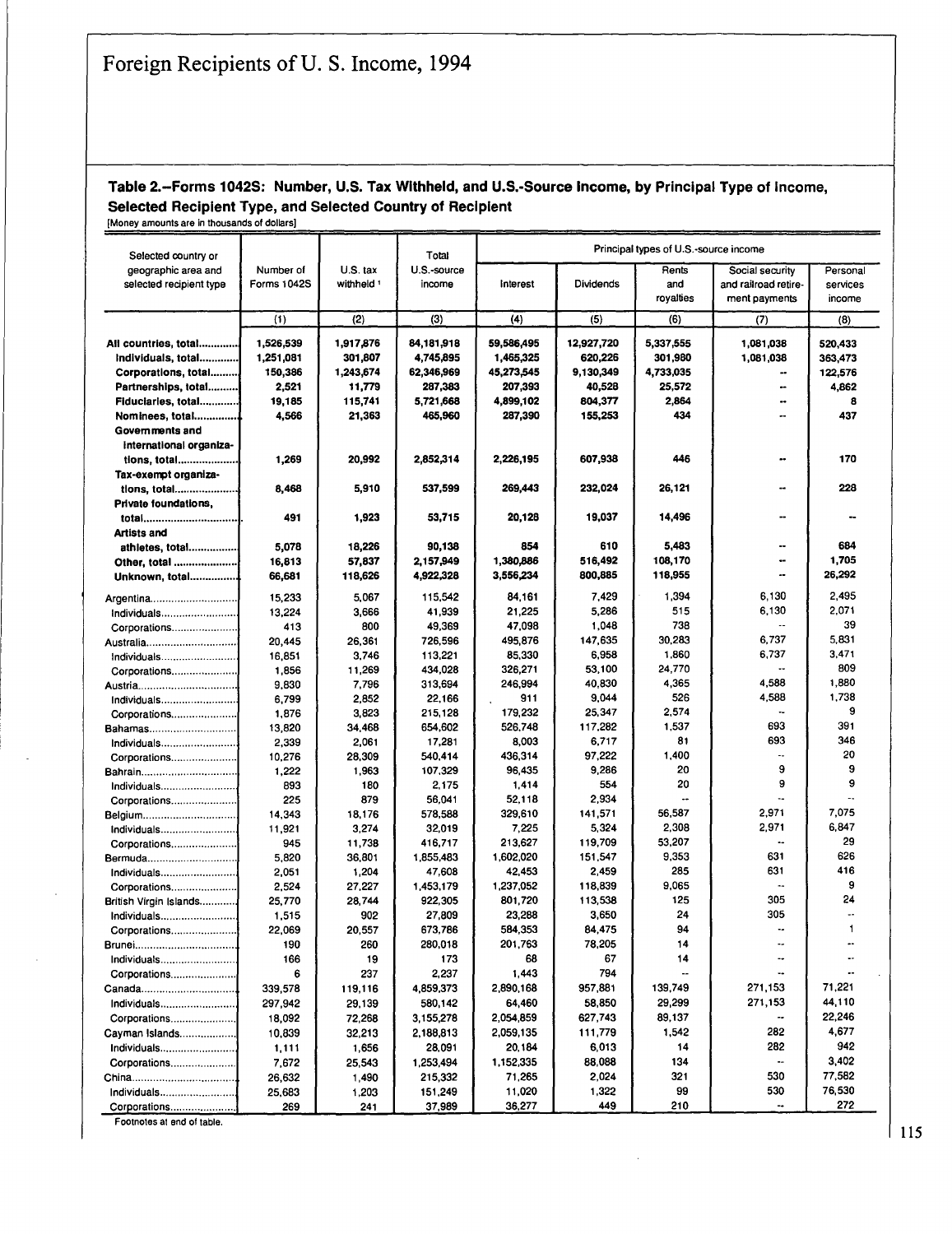# Table 2.-Forms 1042S: Number,-U.S. Tax Withheld, and U.S.-Source Income, **by** Principal Type of Income, Selected Recipient Type, and Selected Country of Recipient-Continued

[Money amounts are in thousands of dollars)

| Selected country or        |                 |                 | Total             | Principal types of U.S.-source income |                  |                 |                          |                       |  |  |
|----------------------------|-----------------|-----------------|-------------------|---------------------------------------|------------------|-----------------|--------------------------|-----------------------|--|--|
| geographic area and        | Number of       | $U.S.$ tax      | U.S.-source       |                                       |                  |                 | Rents<br>Social security |                       |  |  |
| selected recipient type    | Forms 1042S     | withheld '      | income            | Interest                              | <b>Dividends</b> | and             | and railroad retire-     | Personal<br>services  |  |  |
|                            |                 |                 |                   |                                       |                  | royalties       | ment payments            | income                |  |  |
|                            | (1)             | (2)             | (3)               | (4)                                   | (5)              | (6)             | (7)                      | (8)                   |  |  |
| Cook Islands               | 116             | 242             | 425,712           | 424.875                               | 729              | (2)             | ÷.                       |                       |  |  |
| Individuals                | 56              | 91              | 9,707             | 9,359                                 | 242              | ٠.              | ۰.                       |                       |  |  |
| Corporations               | 24              | 132             | 1,489             | 1,064                                 | 424              | (2)             | μ.                       |                       |  |  |
| Denmark                    | 3,812           | 8,658           | 228,097           | 144,808                               | 57,223           | 8,465           | 3,774                    | 2,789                 |  |  |
| Individuals                | 3,225           | 1,104           | 10,487            | 1,349                                 | 950              | 676             | 3,774                    | 1,200                 |  |  |
| Corporations               | 326             | 4,449           | 132,635           | 81,831                                | 35, 159          | 7,548           | $\ddotsc$                | 1,560                 |  |  |
|                            | 2,077           | 3,392           | 304,724           | 226,551                               | 22,216           | 28,091          | 2,113                    | 848                   |  |  |
| Individuals                | 1,563           | 641             | 63,956            | 58,601                                | 250              | 823             | 2,113                    | 641                   |  |  |
| Corporations               | 269.            | 2,507           | $-182.108$        | $-122,594$                            | $-21,538$        | 27,245          |                          | 204                   |  |  |
| France                     | 32,104          | 81,992          | 4,394,716         | 2,831,027                             | 849,702          | 320,079         | 16,440                   | 21,903                |  |  |
| Individuals                | 24,462          | 8,999           | 123,108           | 13,034                                | 33,815           | 17,674          | 16,440                   | 17,805                |  |  |
| Corporations               | 3,737           | 56,815          | 3.797,471         | 2,525,284                             | 668,250          | 287 283         |                          | 804                   |  |  |
|                            | 164,492         | 73,559          | 3,674,055         | 2,377,789                             | 643,070          | 382,187         | 48,500                   | $28.199 -$            |  |  |
| Individuals                | 150,063         | 21,667          | 432,431           | 88,623                                | 113,400          | 119,425         | 48,500                   | 25,937                |  |  |
| Corporations               | 4,717           | 41,841          | 2,781,334         | 1,946,492                             | 465,366          | 255,585         | чù.                      | 893                   |  |  |
| Individuals                | 17,503          | $-7,239$        | $-105,905 -$      | 28,589                                | 5,526            | $-218$          | 35,952                   | $-1,603$              |  |  |
|                            | 16,049          | 6,545           | 54.693            | 5,514                                 | 3,289            | 176             | 35,952                   | 1,445                 |  |  |
| Corporations               | 710             | 287             | 47,085            | 20,685                                | 983              | $\overline{7}$  | $\overline{\phantom{a}}$ | 1                     |  |  |
| Hong Kong<br>Individuals   | 21,290          | 29,328          | 1,023,041         | 847,924                               | 125,120          | 3,331           | 3,260                    | 1,038                 |  |  |
| Corporations               | 15,942<br>2,752 | 6,326           | .55,806           | 25,878                                | 15,720           | 1,388           | 3.260                    | 534                   |  |  |
| Ireland                    | 10,687          | 14,314          | 713,079           | 631,070                               | 49,219           | 1,880           | $\overline{\phantom{a}}$ | 431                   |  |  |
|                            | 9,312           | 13,680<br>2,280 | 506,523           | 311,764                               | 68,503           | 68,242          | 10,202                   | 4,088                 |  |  |
| Corporations               | 629             | 3,203           | 19,859<br>342,171 | 1,622<br>220,713                      | 2,555            | 1,410           | 10,202                   | 1,203                 |  |  |
|                            | 847             | 5,267           | 114,217           | 100,009                               | 17,595<br>13,802 | 66,293          | ٠.                       | 2,356                 |  |  |
| Individuals                | 196             | 399             | 2,968             | 1,421                                 | 1,480            | 171             | الدمار<br>$\mathbb{L}_+$ | (2)<br>$^{\circ}$ (2) |  |  |
| Corporations               | 443             | 3,359           | 97,226            | 89,686                                | 7,261            | 62<br>109       |                          |                       |  |  |
|                            | 10,994          | 5,585           | 170,233           | 140,585                               | 8,927            | 1,021           | 4,754                    | 5.866                 |  |  |
| Individuals                | 9.470           | 4,156           | 27,913            | 7,829                                 | 3,245            | 313             | 4,754                    | 5,340                 |  |  |
| Corporations               | 383             | 712             | 86,063            | 82,697                                | 1,506            | 443             | μ.                       | 129                   |  |  |
|                            | 39,512          | 20,201          | 722,346           | 406,297                               | 84,173           | 57,385          | 99,645                   | 9,255                 |  |  |
| Individuals                | 36,185          | 3,328           | 145,963           | 10,994                                | 9,371            | 2,593           | 99,645                   | 7,592                 |  |  |
| Corporations               | 1,764           | 14,129          | 492,665           | 335,691                               | 65,376           | 44.961          |                          | 1,161                 |  |  |
|                            | 85,781          | 493.142         | 21,339,496        | 16,432,233                            | 2,112,460        | 1,541,201       | 15,693                   | 35,380                |  |  |
| Individuals                | 71,406          | 6,704           | 223,807           | 101,941                               | 11,263           | 32,855          | 15,693                   | 21,973                |  |  |
| Corporations               | 10,902          | 440,785         | 17,960,101        | 13,614,453                            | 1,854,334        | 1.433.850       | $\overline{\phantom{a}}$ | 12,023                |  |  |
| Jersey                     | 1,889           | 11,853          | 338,572           | 295,494                               | 41,878           | 152             | 42                       |                       |  |  |
| Individuals                | 154             | 65              | 131,121           | 130,782                               | 226              | 68              | 42                       |                       |  |  |
| Corporations               | 1,096           | 8,777           | 158,776           | 126,313                               | 31,706           | 68              | $\overline{a}$           |                       |  |  |
| Korea, Republic of (South) | 7.922           | 1,633           | 130,878           | 96,256                                | 2,988            | 969             | 283                      | 8,322                 |  |  |
| Individuals                | 7,427           | 890             | 30,570            | 2,131                                 | 935              | 199             | 283                      | 8,087                 |  |  |
| Corporations               | 279             | 666             | 65,688            | 61,202                                | 1,699            | 629             |                          | 147                   |  |  |
| Kuwait                     | 2,678           | 9,432           | 165,360           | 127,442                               | 36,953           | 295             | 11                       | 68                    |  |  |
| Individuals                | 1,600           | 463             | 4,020             | 2,061                                 | 1,488            | 184             | 11                       | 68                    |  |  |
| Corporations               | 866             | 1,405           | 29,691            | 24,339                                | 5,114            | 110             | --                       | (2)                   |  |  |
| Liberia                    | 2,389           | 14,060          | 115,476           | 67,832                                | 46,546           | 53              | 9                        | $90 -$                |  |  |
| Individuals                | 311             | 215             | 2,825             | 1,936                                 | 681              | 6               | 9                        | $\left( 2\right)$     |  |  |
| Corporations               | 1,952           | 4,371           | 61,303            | 46,065                                | 14,363           | 47 <sup>°</sup> |                          | 90                    |  |  |
| Luxembourg                 | 3,614           | 36,011          | 3,100,013         | 2,588,659                             | 504,181          | 986             | 183                      | 2,484                 |  |  |
| Individuals                | $\sqrt{ }$ 815  | 548             | 50,675            | 47,229                                | 2,496            | 19              | 183                      | 110                   |  |  |
| Corporations               | 1,468           | 19,598          | 2,686,609         | 2,244,870                             | 436,602          | 963             | ۰.                       | 2,374                 |  |  |
| Malaysia                   | 5,116           | 578             | 109,420           | 103,183                               | 1,599            | 120             | 20                       | 67                    |  |  |
| Individuals                | 4,796           | 440             | 7,214             | 2,306                                 | 601              | 119             | 20                       | 62                    |  |  |
| Corporations               | 82              | 108             | 91,936            | 90,892                                | 898              | (2)             |                          | (3)                   |  |  |

 $\mathbb{Z}^2$ 

Footnotes at end of table.

 $116$